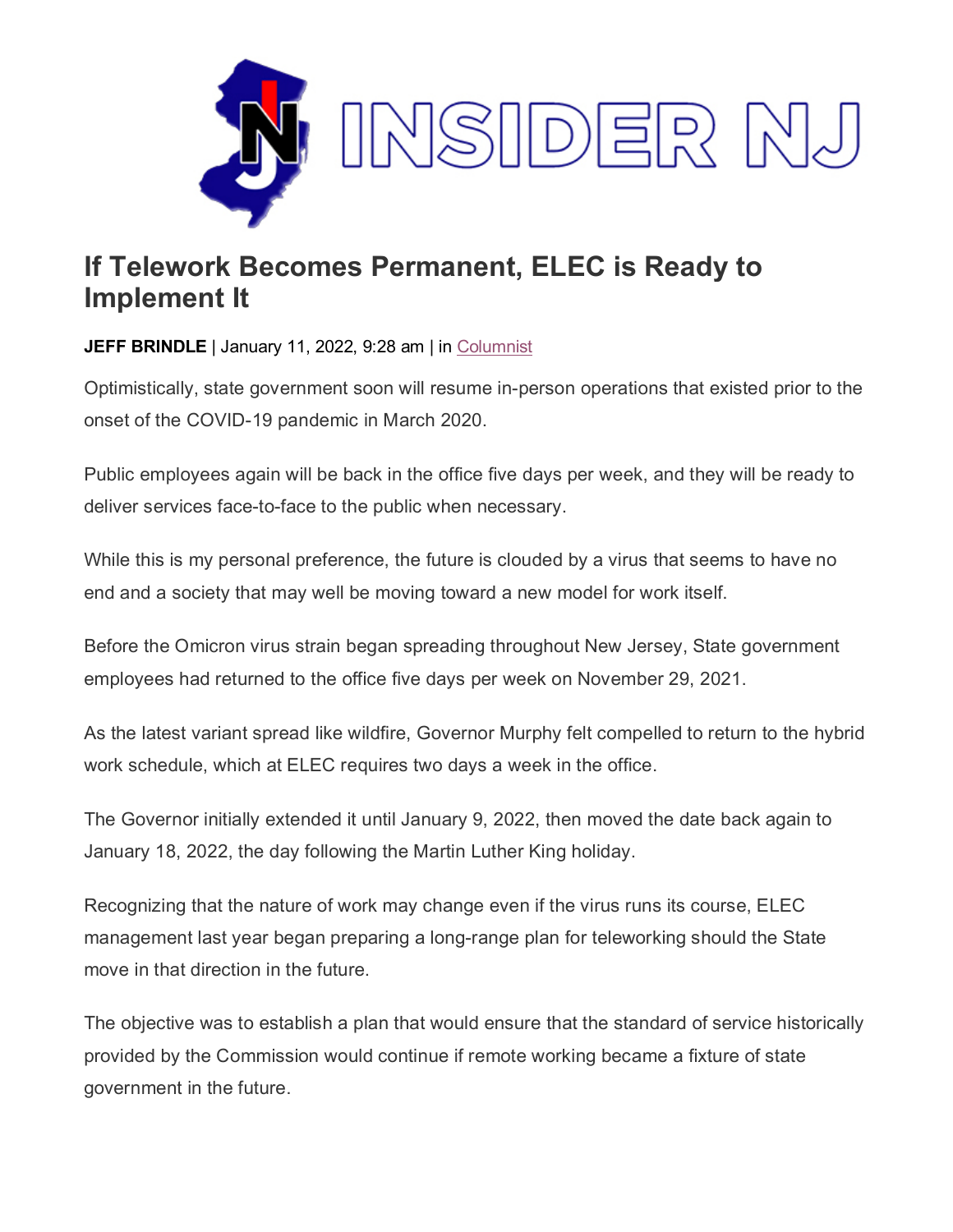This long-range plan was completed in 2021. It identified services able to be performed remotely without any loss of service to the public while highlighting functions best provided in person.

Cyber-security issues as well as the cost of new technology, including a modernized phone system, were considered.

A modernized phone system would allow our office-based receptionists to connect directly to a staff person working at home. By not requiring the member of the public to wait for a return call, this would offer greater convenience.

Though it is hard to imagine government switching to a permanent teleworking model, the unpredictable pattern of the Covid virus, the way the private sector has been moving toward a new work paradigm, the way that employers and employees have grown accustomed to working remotely, and the adjustments made by State government toward teleworking during the pandemic, all point to a future of an altered work environment.

Even before COVID-19 arrived, the Commission had gradually made most of its services available online during the past two decades by taking advantage of Internet-based technology. So have other government agencies.

Long past were the days when candidates and lobbyists filed reports in person or when members of the public and press personally visited the Commission's offices to view reports.

Members of the press, for example, used to be regular visitors to the Commission's public room. As more and more reports became available online, that practice ended. Now, they visit ELEC offices mainly to attend agency meetings or to do in-person interviews.

ELEC's website [\(www.elec.nj.gov/\)](http://www.elec.nj.gov/) enables the public to file reports electronically, take online training webinars, attend virtual Commission meetings (when required), search political contributions, or view and download reports filed by candidates, political parties, PACs, independent spending committees, lobbyists, public contractors, and professional fundraisers.

ELEC by embracing technological advances has largely made it unnecessary for members of the public and media to physically visit the agency's office.

The key question looming now is whether some of those same advances should be used to let employees operate from home part-time after the virus threat ebbs.